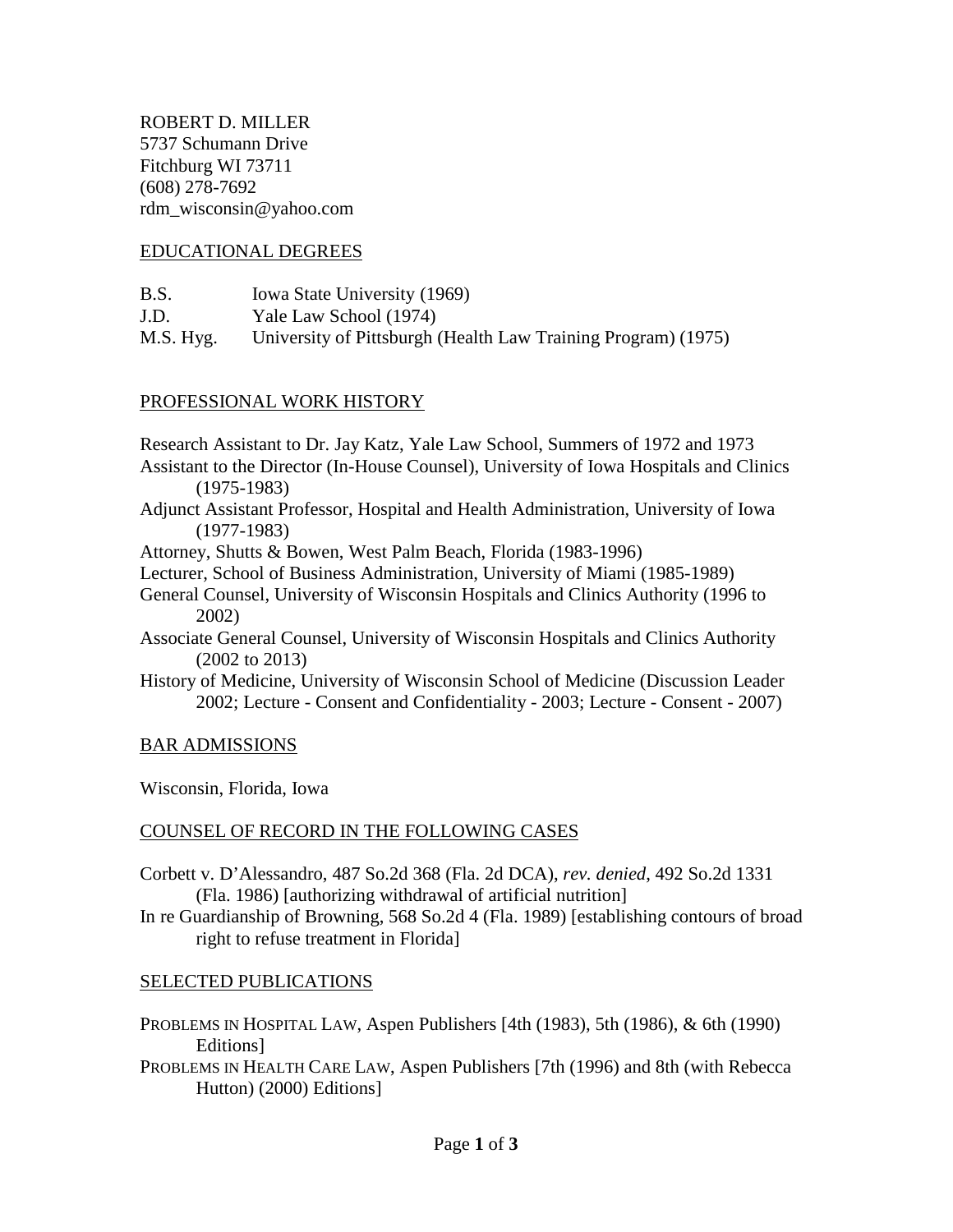PROBLEMS IN HEALTH CARE LAW, Jones and Bartlett [9th Edition (2006)]

- HUMAN EXPERIMENTATION AND THE LAW, Aspen Publishers (with Nathan Hershey) (1976)
- HOSPITAL LAW MANUAL, Aspen Publishers [Author of Chapter on "Death, Dying and Dead Bodies" (1982) and Contributing Editor]
- NURSING AND THE LAW [4th Edition (with A. Rhodes) (1984)]
- "The Two-Part Consent Form," R. Miller and H. Willner, 1974 NEW ENGLAND JOURNAL OF MEDICINE, 290:964 (Apr. 25, 1974)
- "The decision to withhold or withdraw life-sustaining treatment from terminally ill patients," HOSPITAL LAW NEWSLETTER, 2(1):1 (Nov., 1984)
- "Treatment of the terminally ill adult: the developing legal consensus," HOSPITAL LAW NEWSLETTER, 2(9):1 (July, 1985)
- "Rationing health care: the legal constraints and some guidelines," TOPICS IN HOSPITAL LAW, 1(4):1 (Sept., 1986)
- "1986 decisions concerning artificial feeding for incompetent patients," HOSPITAL LAW NEWSLETTER, 4(3):1 (Jan., 1987)
- "Hospital policies on resuscitation: The 1987 Joint Commission standards," HOSPITAL LAW NEWSLETTER, 5 (3):1 (Jan., 1988)
- "Pitfalls in state-authorized treatment of minors," HOSPITAL LAW NEWSLETTER, 7(8):6 (June 1990)
- "The Supreme Court speaks on treatment refusal: The Cruzan case," HOSPITAL LAW NEWSLETTER, 7(12):1 (Oct., 1990)
- "The Medical Staff of the Future: Part I What Can Be Done Today," MEDSTAFF NEWS 1(2): 1 (Spring 1995) (with James A. Farrell). Reprinted in American Academy of Healthcare Attorneys' REPORTER 4(4) (October, 1995)
- "The Medical Staff of the Future: Part II Alternative Models for the Future," MEDSTAFF NEWS 1(3): 1 (Fall 1995) (with James A. Farrell)
- "Wisconsin limits withdrawal of treatment from patients under guardianship," HOSPITAL LAW NEWSLETTER, 15(7):2 (May 1998)

# SELECTED PRESENTATIONS

- "The Definition of Death" N. Hershey and R. Miller Presented to New Jersey Society of Hospital Attorneys, March 11, 1975.
- "Legal Issues Involved in Child Management" Presented to Symposium on Management of Children by Health Professionals, DHEW Maternal and Child Health Services, Region VII, Iowa City, Iowa, March 2, 1977.
- "The Professional, the Handicapped Patient and the Law" Presented to the American Academy of Dentistry for the Handicapped, New York City, May 5, 1979.
- "Consent to Medical Treatment" Presented to the American Hospital Association's Hospital Law Institute, Chicago, November 7, 1980
- "Confidentiality of Patient Information" Presented to the Annual Meeting of the American Society of Hospital Attorneys, Montreal, Canada, June 15, 16 and 17, 1981
- "Legal Problems in Perinatal Practice" Presented to Annual Meeting of Great Plains Organization for Perinatal Health Care, Bloomington, Minnesota, May 15, 1982.